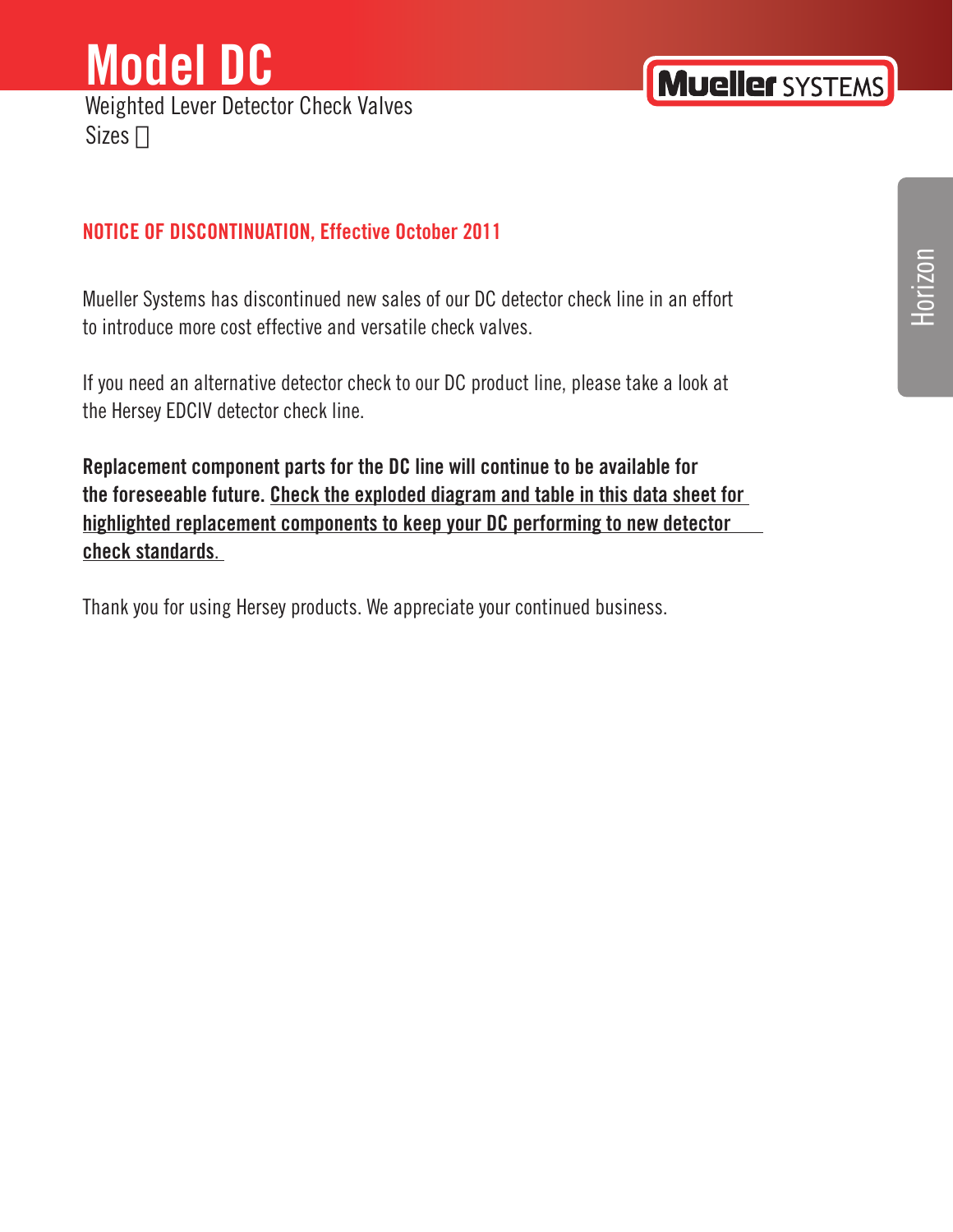### **Model DC** Weighted Lever Detector Check Valves Sizes 2"

## **Features**

**APPLICATIONS:** For installation in commercial fire lines or any water supply system to detect leakage or unauthorized use. Designed for horizontal installation.

**CONFORMANCE TO STANDARDS:** UL, ULC listed; FM approved (2").

**DESCRIPTION:** HERSEY Model DC Detector Check Valves consist of a main check valve with a reinforced elastomeric seat, operated by a weighted lever (available with optional trim kit and bypass meter). The Model DC prevents water from re-entering the potable water system, while detecting leaks in the fire sprinkler system or unauthorized use of sprinkler system water.

The optional bypass is comprised of a shutoff valve, swing check, and a Hersey Model MVR magnetic turbine meter, or a Hersey Model 400/500 IIS positive displacement meter.

Solid state remote reading systems are available for all meters offered with the Model DC (see electronics section).

**OPERATION:** With the mainline valve held closed by the weighted lever, any low flow will be directed through the bypass and measured by the bypass meter. When the pressure loss through the bypass is approximately 4 PSI, the mainline valve opens automatically, allowing unrestricted flow.

The mainline valve and check on the bypass prevent loss of water from the system. Closing the inlet shutoff valve permits in-line servicing of the bypass meter while the mainline remains in service.

**END CONNECTIONS:** Flange x Flange.



**Shown with Optional Trim Kit and Bypass Meter**

### Materials and Specifications

| MODEL DESIGNATION                | DC                                    |
|----------------------------------|---------------------------------------|
| <b>SIZES</b>                     | 2"                                    |
| MAXIMUM WORKING PRESSURE         | 175 PSI                               |
| <b>HYDROSTATIC TEST PRESSURE</b> | 350 PSI                               |
| TEMPERATURE RANGE                | 33°F to 100°F                         |
| <b>STANDARDS</b>                 | UL, ULC listed;<br>FM approved (2")   |
| VAIVE BODY                       | $Bronze - 2"$                         |
| <b>CLAPPER SEAT</b>              | Reinforced elastomer on a bronze seat |
| OPTIONAL BYPASS METER CASE       | <b>Bronze</b>                         |
| OPTIONAL BYPASS METER INTERIOR   | Plastic (400IIS)                      |
| OPTIONAL BYPASS METER REGISTER   | Sealed plastic                        |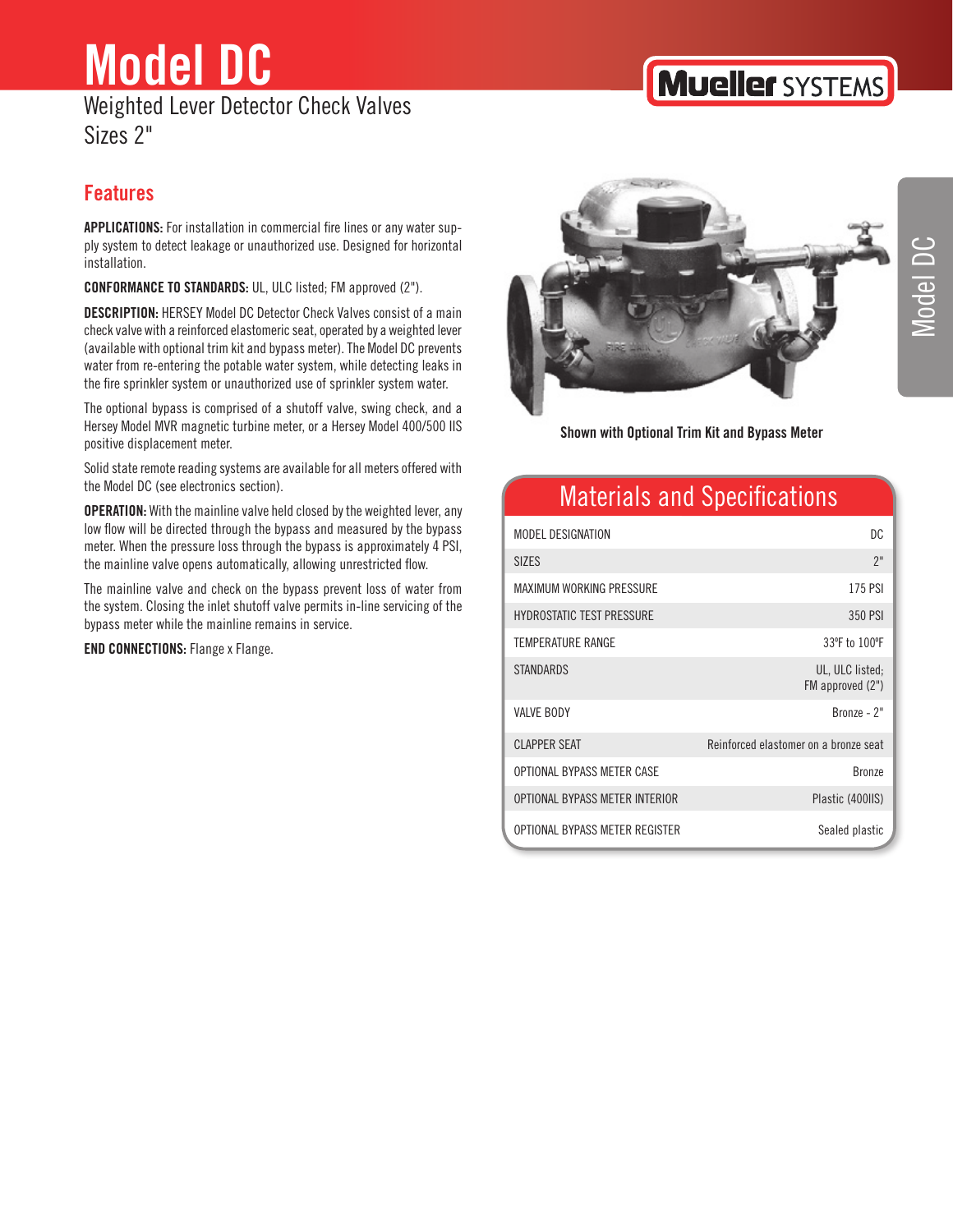# **Mueller SYSTEMS**

# **Model DC** Weighted Lever Detector Check Valves

Sizes 2"

#### **Performance**



NOTE: Performance curves are typical only and NOT a guarantee of performance

**ACCURACY – 2"**



### **Dimensions and Weights**

| <b>Size</b>            | 2 <sup>11</sup> |  |
|------------------------|-----------------|--|
| А                      | 17"             |  |
| B                      | $15 - 1/2"$     |  |
| C                      | $2 - 1/4"$      |  |
| D                      |                 |  |
| E                      | $4 - 1/2"$      |  |
| F                      |                 |  |
| G                      | 4"              |  |
| H                      | $13 - 3/8"$     |  |
| Net weight less bypass | 47              |  |
| Net weight with bypass | 58              |  |

\*Bypass dimensions and positioning can vary depending on size and type of trim kit. NOTE: Weights are in pounds and are approximate.